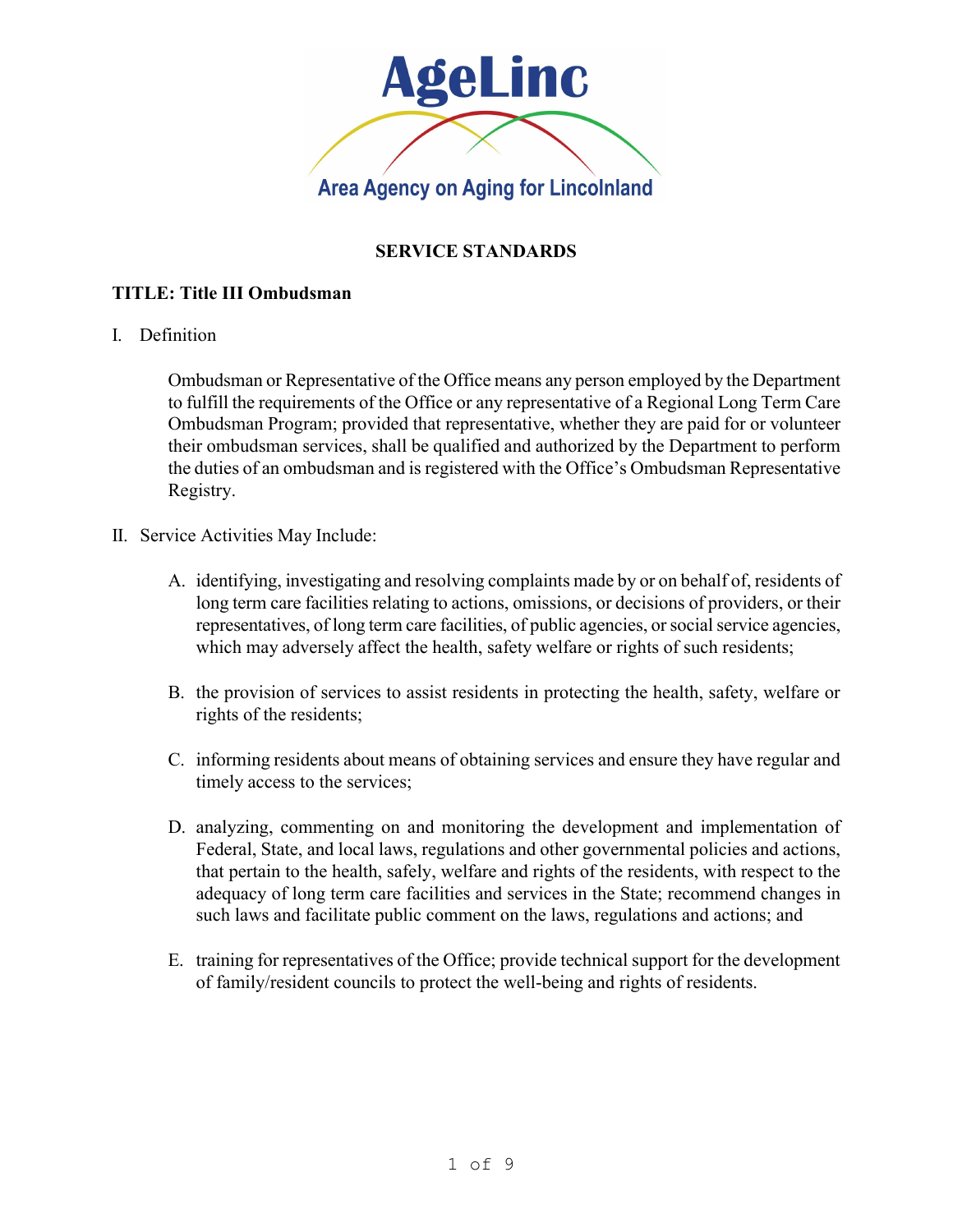## III. Unit of Service

One hour of staff time expended by a Regional Ombudsman, Community Ombudsman and/or Ombudsman Visitor within the Long Term Care Ombudsman Program.<sup>1</sup>

- IV. Service Standard adopted from the Illinois Department on Aging Standards, Long Term Care Ombudsman Program Manual Release 10/01/05.
- V. Disaster Response and Assistance Activities (IDOA 602.12)
	- A Disaster Plans: Older Americans Act service providers are required to have disaster plans, so as to expedite the delivery of necessary services when a disaster occurs. The disaster assistance efforts of service providers will complement the existing relief efforts provided by federal, state and voluntary organizations.
	- B Written Coordination Agreements: Older Americans Act service providers must enter into written coordination agreements and regular, ongoing working relationships with Emergency Services Disaster Agencies (ESDAs), voluntary relief organizations (e.g. American Red Cross, Salvation Army and the Mennonites, etc.) and with local community-based organizations.
	- C Activation of Disaster Plans & Assessment of Needs During a Disaster: An Older Americans Act service provider's disaster plan will be activated upon notification by the Area Agency on Aging, the Department on Aging, or the local emergency services disaster official. Activation of the disaster plan requires an assessment of the need to mobilize service provider resources and personnel which will be done in coordination with the American Red Cross, state and local emergency services agencies and/or FEMA during a Presidential declared disaster. The assessment will determine the type of action necessary to serve the special needs of older disaster victims.
	- D Area Agency on Aging for Lincolnland Disaster Planning Requirements for Funded Service Providers

<sup>1</sup> . An Omudsman Visitor trained prior to January 1, 2000 may retain that title. Any volunteer trained on or after January 1, 2000 will be referred to as a Volunteer Community Ombudsman. All volunteers after January 1, 2000 will receive the training and have the authority of Level I Ombudsmen. Volunteers may also receive Level II training at the discretion of the Regional Ombudsman.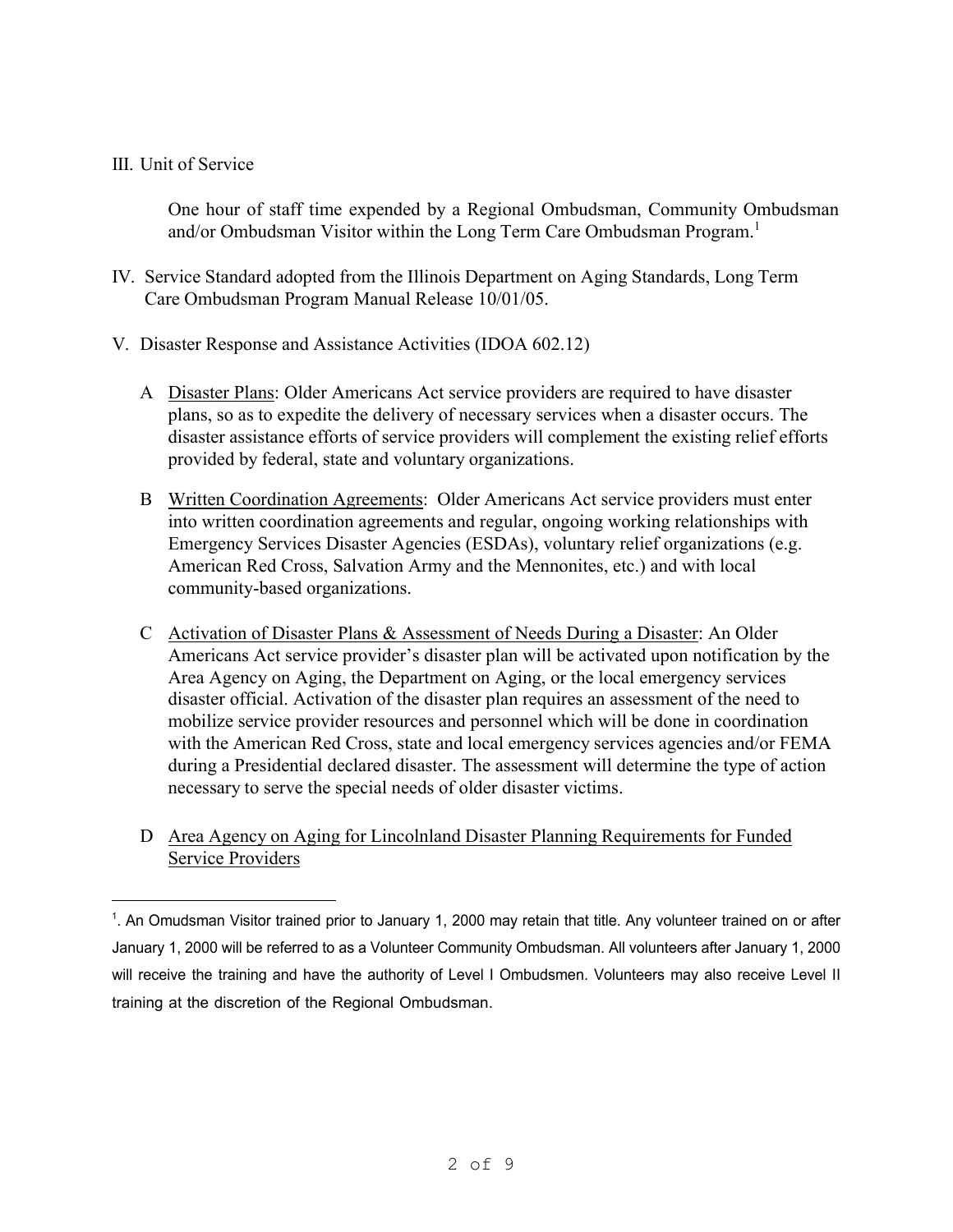- 1. All funded service providers must:
	- Designate an Emergency Coordinating Officer.
	- Include in their Disaster Assistance and Response Plan:
	- a. A procedure for contacting all at-risk provider consumers, on a prioritized basis, prior to and immediately following a disaster.
	- b. A procedure for after-hours coverage of elder help-lines and other network services, if necessary.
	- c. A procedure to dispatch the Emergency Coordinating Officer or other staff members to shelters in areas outside of the disaster area, to assist older evacuees with special needs, if necessary.
	- d. A procedure to help at-risk older consumers register with any Special Needs Registries of local emergency management agencies.
	- e. A procedure for staff members to be issued a picture I.D. badges for use during any disaster/emergency work.
- 2. Case Coordination Units must include in their Disaster Assistance and Response Plan:
	- a An Outreach procedure to receive referrals from other service agencies, conduct neighborhood canvassing, and deliver services to older persons, other than existing consumers, needing emergency relief assistance.
	- b A Case Management procedure to make available address lists of isolated, homebound or otherwise at-risk older persons to local Emergency Management Coordination offices as appropriate.
	- c A procedure to assign Information & Assistance and Case Management staff to Emergency Management Coordination centers and/or disaster assistance centers to ensure that older victims in the disaster area receive help, as coordinated through local officials.
- VI. Reports of Abuse, Neglect, and Financial Exploitation
	- 1. Any Older Americans Act service provider who suspects the abuse, neglect, or financial exploitation of an eligible adult may report this suspicion to an agency designated to receive such reports under the Elder Abuse and Neglect Act or to the Department on Aging.
	- 2. In carrying out their professional duties, Older Americans Act service providers are mandated reporters, if they have reason to believe than an eligible adult, who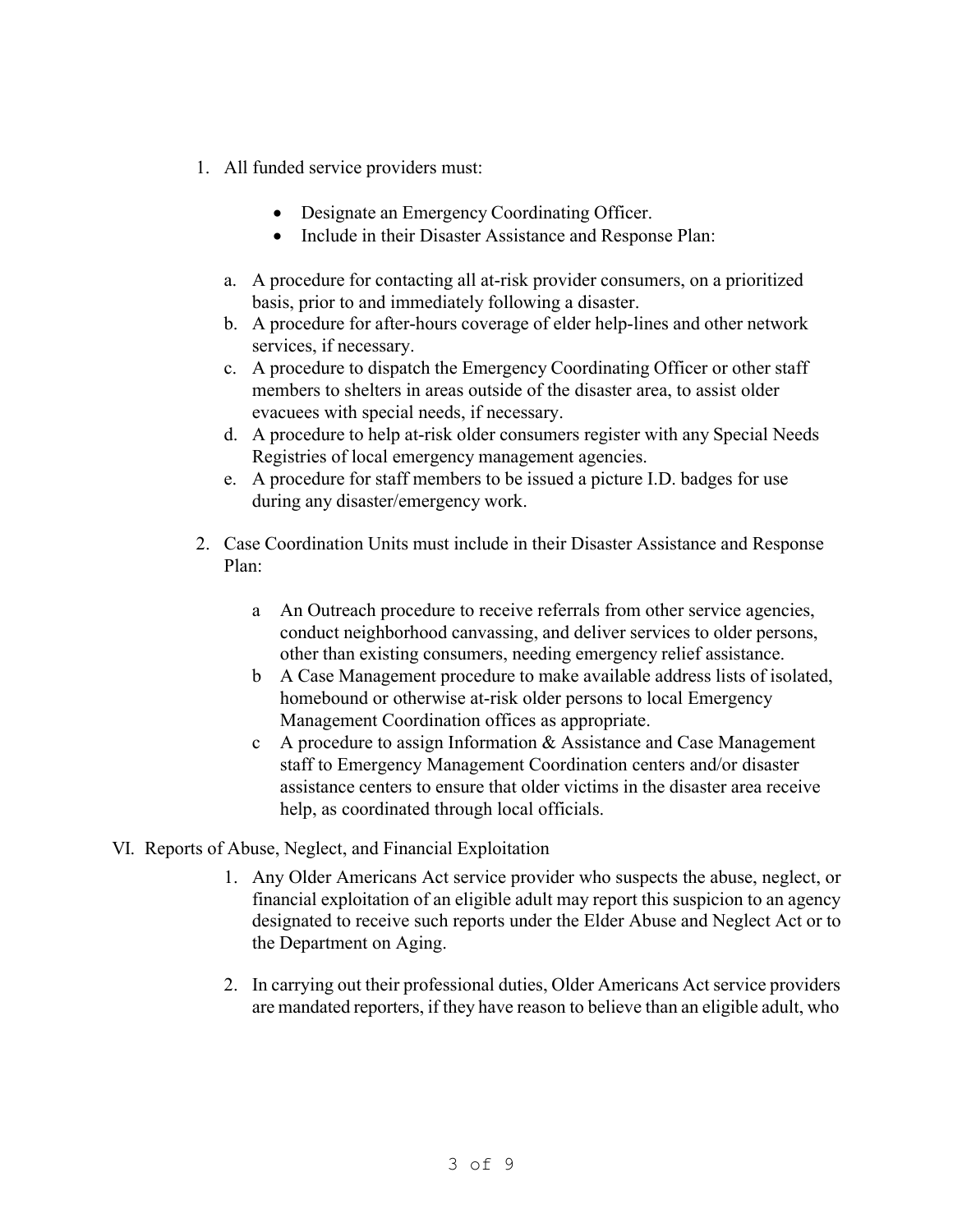because of dysfunction is unable to seek assistance for himself or herself, has within the previous 12 months been subjected to abuse, neglect, or financial exploitation. The mandated reporter shall, within 24 hours after developing such belief, report this suspicion to an agency designated to receive such reports under the Elder Abuse and Neglect Act or to the Department on Aging. (IDOA 602.13)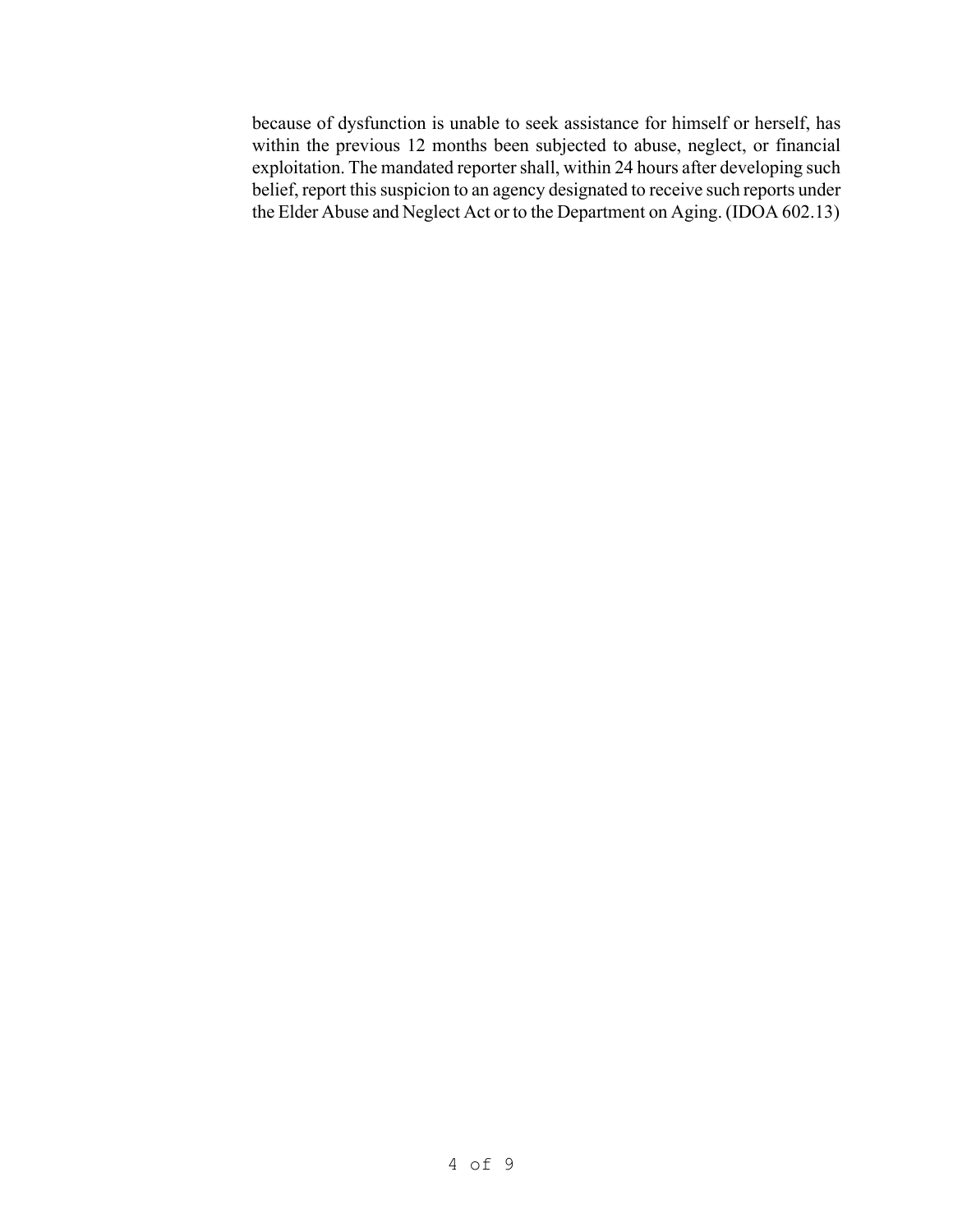## SERVICE STANDARD ADDENDUM

#### **TITLE: III-B Ombudsman**

#### **I. Illinois Department on Aging Ombudsman Service Standards**

Agencies funded to provide Ombudsman services must meet and maintain compliance with Illinois Department on Aging standards, procedures and practices for the Ombudsman Program as specified in the Long Term Care Ombudsman Program Manual.

#### **II. AAAL Ombudsman Service Standard Additions**

In addition to IDOA standards, the Area Agency has established additional requirements for Ombudsman service grantees.

#### **Service Design**

#### **A. Public Awareness**

Agencies must make regular public notice, not less than monthly, regarding the availability of their specific service. This effort must include a means by which the agency may be contacted. Public notice efforts can include mass media notices or presentations, public displays, brochure distribution in public places, or other such means of reaching the general public. One local toll-free telephone number must be used and publicized by the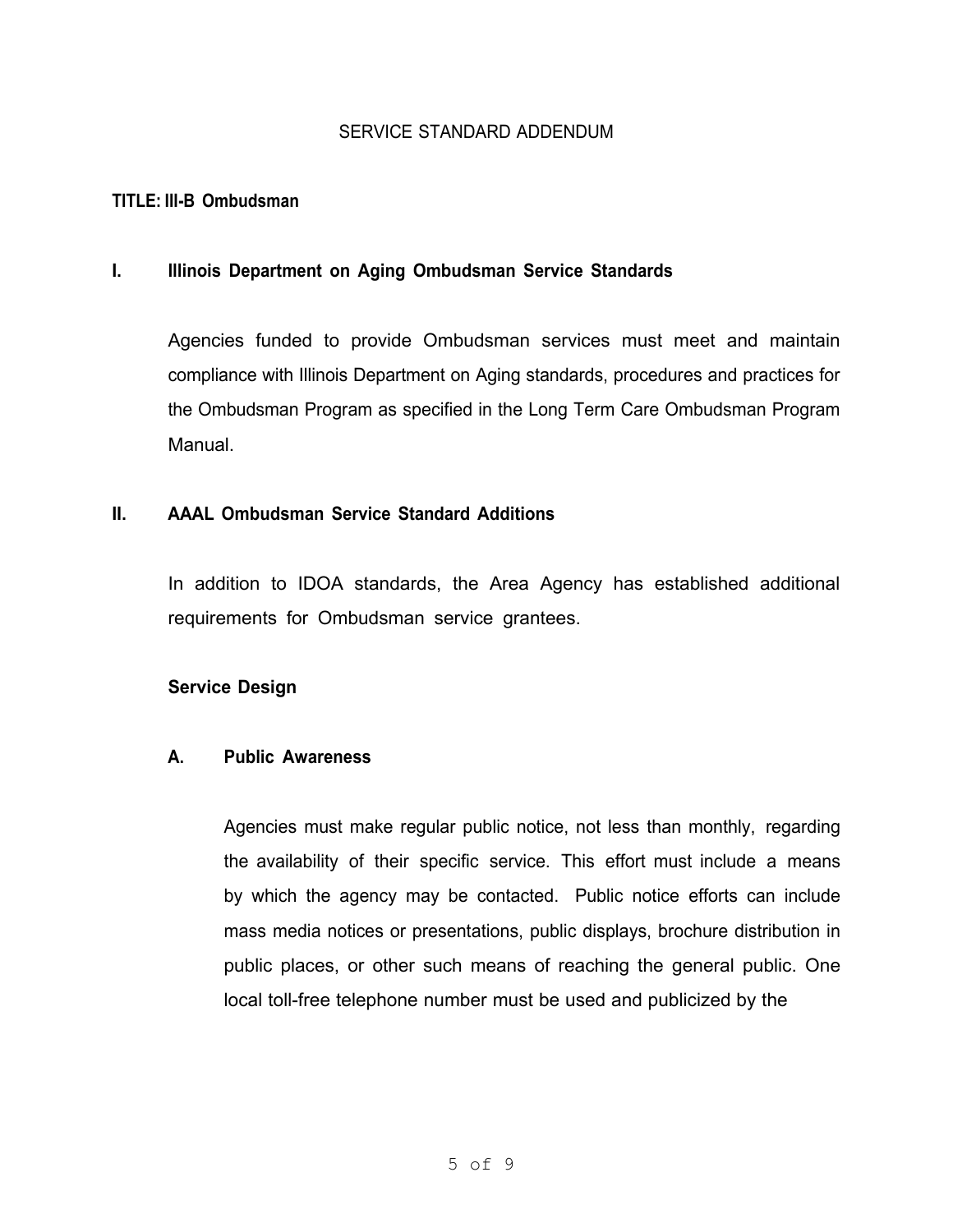Regional Program to receive complaints and requests for information. Directory assistance listings in the community service numbers sections of the phone book must appear under the heading "Senior Citizens."

## **B. Inquiry/Referral**

The Agency must have and follow written procedures to respond to non-Ombudsman inquiries by referral to other appropriate agencies, such as the CCU. Persons referred for service must be informed of service options and limitations. The Agency must have and follow written procedures for contacting referred clients and/or service providers to determine if services were received and met identified needs, and to assist the older person who was unsuccessfully referred or who may have developed additional needs.

# **C. Record-keeping**

A record-keeping system must be in place to keep daily counts of units of service provided.

### **D. Resource Development**

Agencies must maintain current information with respect to the opportunities and services available to older persons.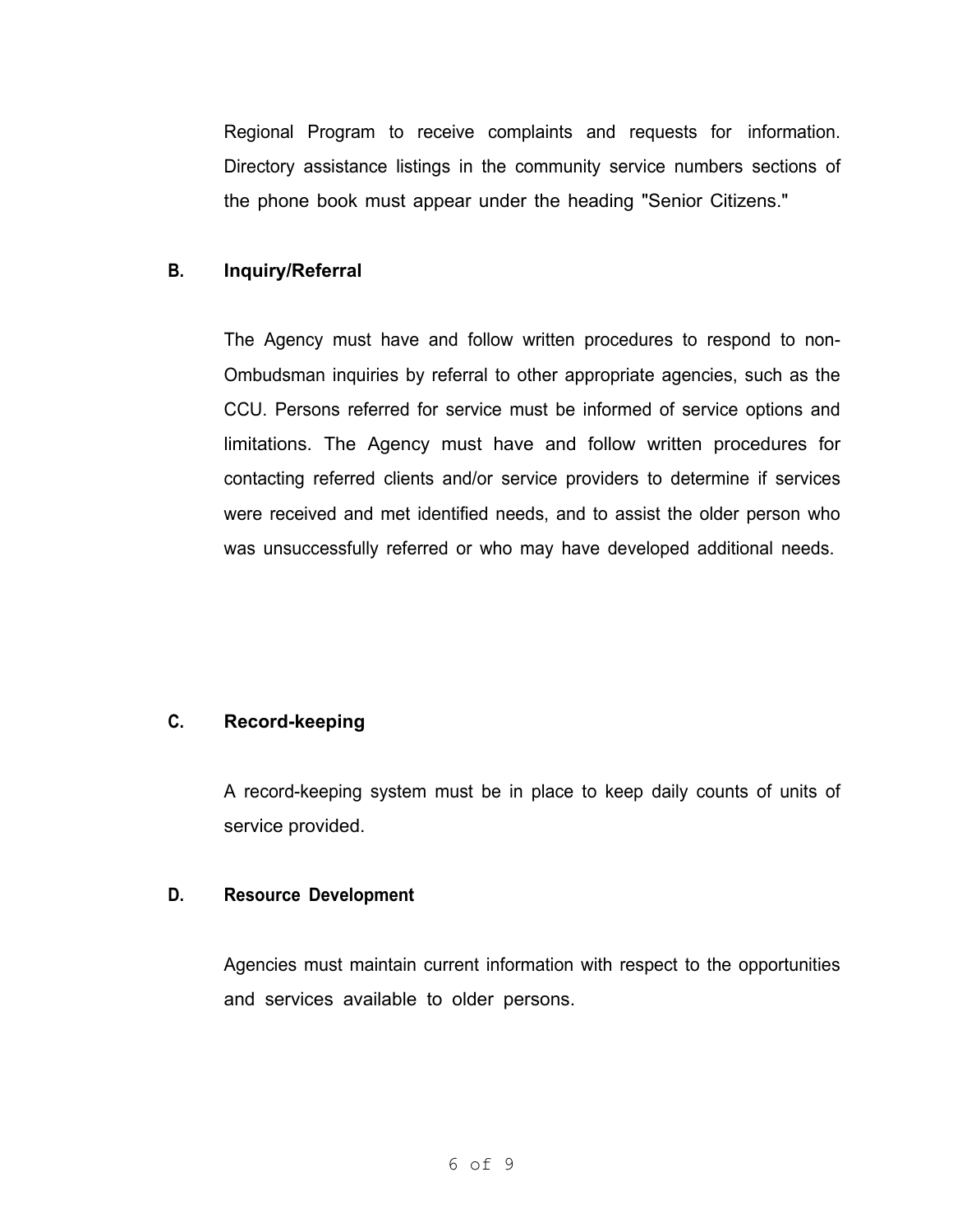## **E. Access**

1. Physical

Agencies must ensure that all older residents of long-term care facilities in the county have reasonably convenient access to the Regional Ombudsman Program to resolve complaints and/or answer inquiries.

2. Program

Agencies funded to provide Ombudsman services must minimally:

- provide Ombudsman services in the language spoken by the older person, in cases in which a resident does not speak English as their principal language.
- have the capacity or a contractual arrangement to serve deaf persons.

### **F. Service Population/Priorities**

Providers must assign priority, in the provision of services, to those older adults in greatest economic and social need, with particular attention to low-income minority individuals, frail individuals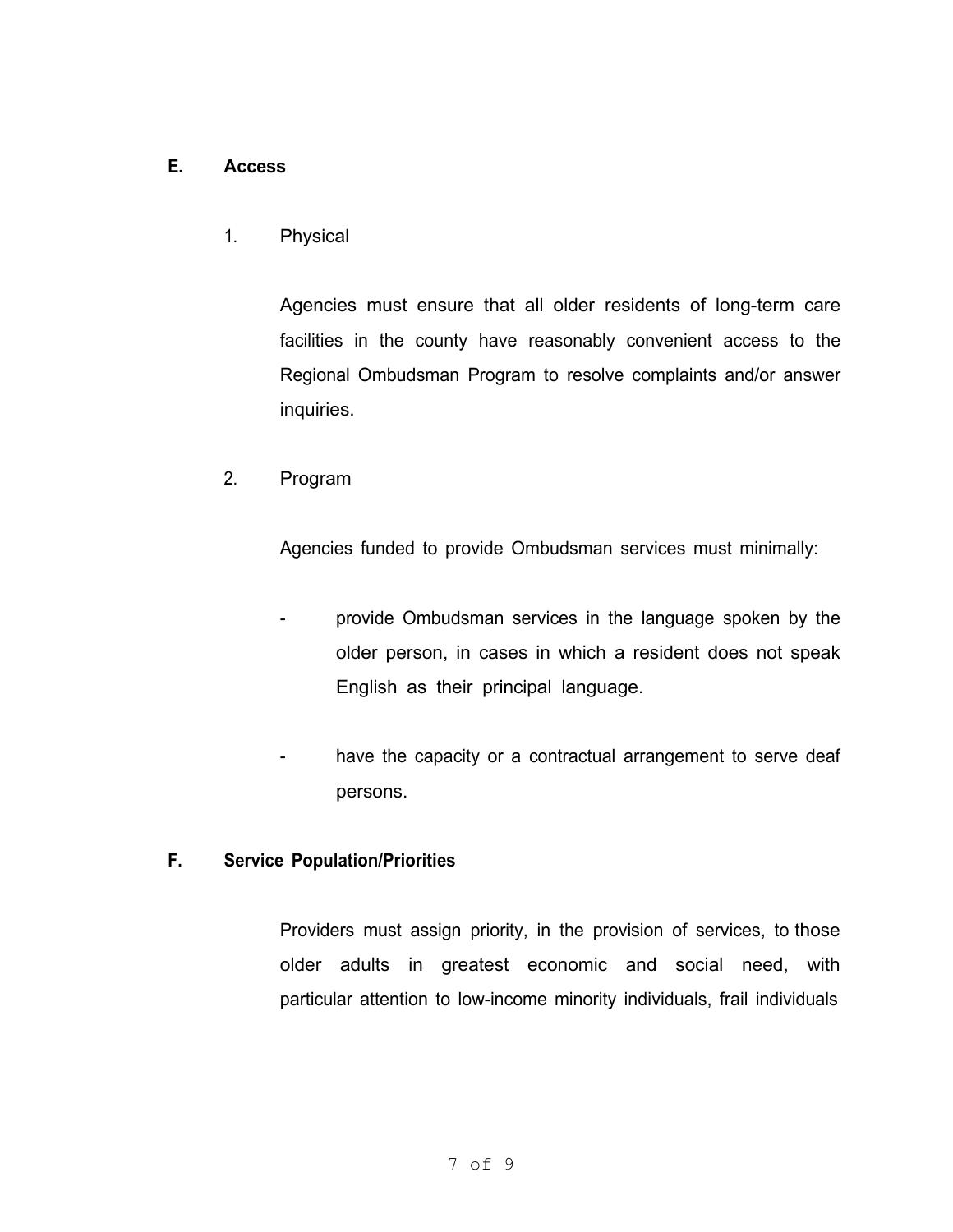and individuals who reside in rural settings or are otherwise isolated.

Providers must attempt to provide services to individuals whose incomes are at or below poverty, minority individuals, minority individuals whose incomes are at or below poverty, individuals 75 years and older, and individuals living alone at a rate at least in proportion to the incidence level of each group within the county.

### **G. Interagency Coordination**

Grantees are required to maintain linkages with other service providers and organizations in their service area.

The program staff must demonstrate cooperative working relationship with:

- Case Coordination Unit;
- Legal service providers;
- Public assistance organizations;
- Social Security administration offices;
- Social and health service providers.